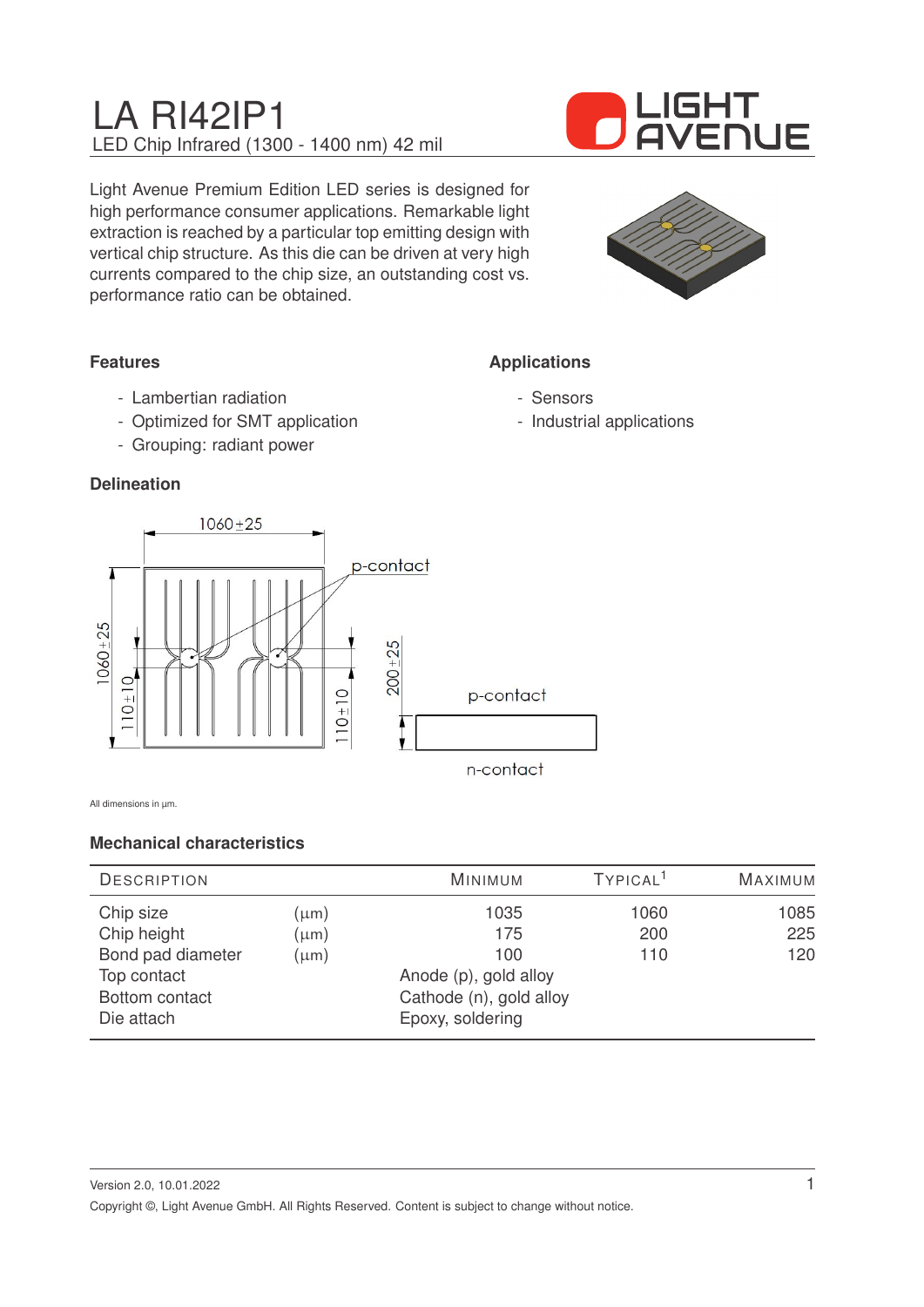

# **Electro-optical characteristics (** $T_A = 25^{\circ}C$ )<sup>2</sup>

| <b>PARAMETER</b>                                      | <b>SYMBOL</b>                    | CONDITION                                                        | MIN.        | TYP <sup>1</sup> | MAX.        | Unit     |
|-------------------------------------------------------|----------------------------------|------------------------------------------------------------------|-------------|------------------|-------------|----------|
| Forward voltage<br>Reverse current<br>Peak wavelength | VF<br>IR.                        | $I_F = 700 \text{ mA}$<br>$V_R = -10V$<br>$I_F = 700 \text{ mA}$ | 0.6<br>1300 |                  | 1.3<br>1400 | μA<br>nm |
| Radiant power                                         | $\lambda_{\sf peak}$<br>$\Phi_e$ | $I_F = 700 \text{ mA}$                                           | 20          | 40               |             | mW       |

## $\mathsf{Maximum}$  ratings  $(\mathsf{T_A} = 25^\circ\mathsf{C})^3$

| PARAMETER                   | <b>SYMBOL</b> | <b>VALUE</b> | UNIT         |
|-----------------------------|---------------|--------------|--------------|
| Operating temperature range | op            | $-4085$      |              |
| LED junction temperature    |               | 115          | $^{\circ}$ C |
| Forward current             | ΙF            | 700          | mA           |
| Pulse current               | IP            | 1000         | mA           |

### **Binning (** $I_F = 700$  mA)

|                    |       | <b>BIN</b> |  |
|--------------------|-------|------------|--|
| Radiant power (mW) | > 20  | 20         |  |
|                    | $>25$ | 21         |  |
|                    | $>32$ | 22         |  |
|                    | > 40  | 23         |  |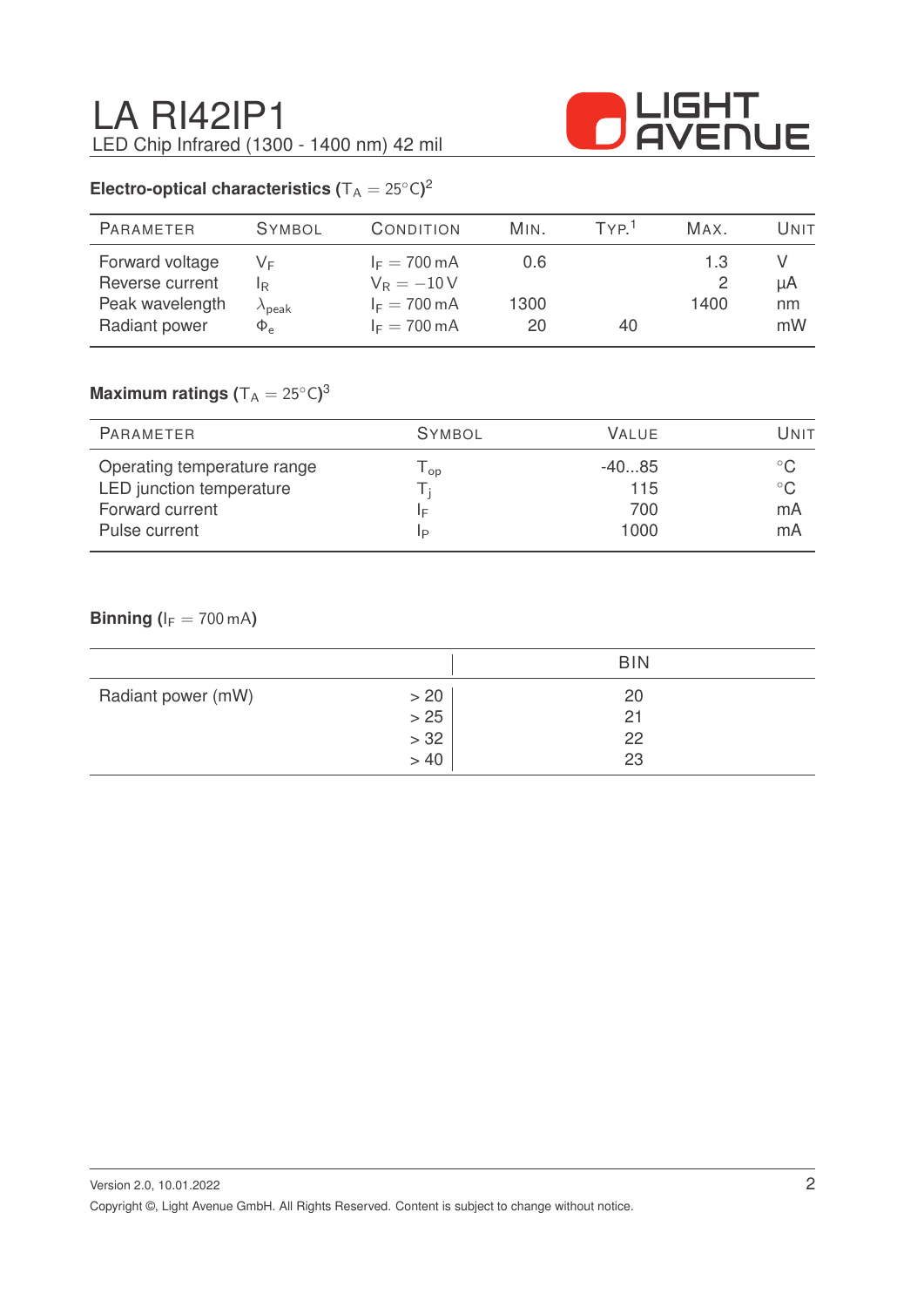

#### **Handling and storage conditions**

Storage time for wafers in sealed condition is not limited by the die itself, but may be limited by the adhesion of the blue foil (storage ambient conditions:  $T_a = 15...30^{\circ}$ C; relative humidity: < 60%, vertical storage). Customer has to make sure that there is no glue from the adhesive foil on the backside either by a die shear test or by visual inspection of the backside before production. The hermetically sealed shipment lot shall be opened under temperature and moisture controlled cleanroom environment only. Customers have to follow the according rules for desposition as the material can be hazardous for humans and the environment. Chips are placed on a blue foil, which may contain the following substance in a concentration of circ.18% wt: Bis (2 ethyl(hexyl)phthalate) (DEHP) [CAS #: 117-81-7; EC # 204-211-0]. Dice have to be handled ESD sensitive.

#### **Packing**

Chips are placed on a blue foil inside a 6 inch ring or alternatively on a blue foil (mylar). For shipment the wafers of a shipment lot are arranged to stacks. Please use the recycling operators familiar to you. If required you can ask for our help. Please get in touch with your nearest sales office. By agreement we will take packing material back, if sorted. Transport costs of any kind must be paid by customers. For packing material that is returned to us unsorted or which we are not obliged to accept, any costs incurred will be invoiced to you.

#### **Design objectives**

The chip design was developed and released based on the producer's standard assembly procedures and packaging. Bond strength properties are in accordance to MIL-STD-750D, method 2037. Whether the chip fits to the customer's products with its according die and wire bond procedures and packaging must be evaluated by the customer himself. If workability problems arise after this release a mutually conducted problem solving procedure has to be set up, if the chips are suspected of contributing to the problems.The chips are produced with best effort, but on chip level a subset of the chip characteristics can be determined only. Performance of the chip in the customer's products can only be determined by the customer himself.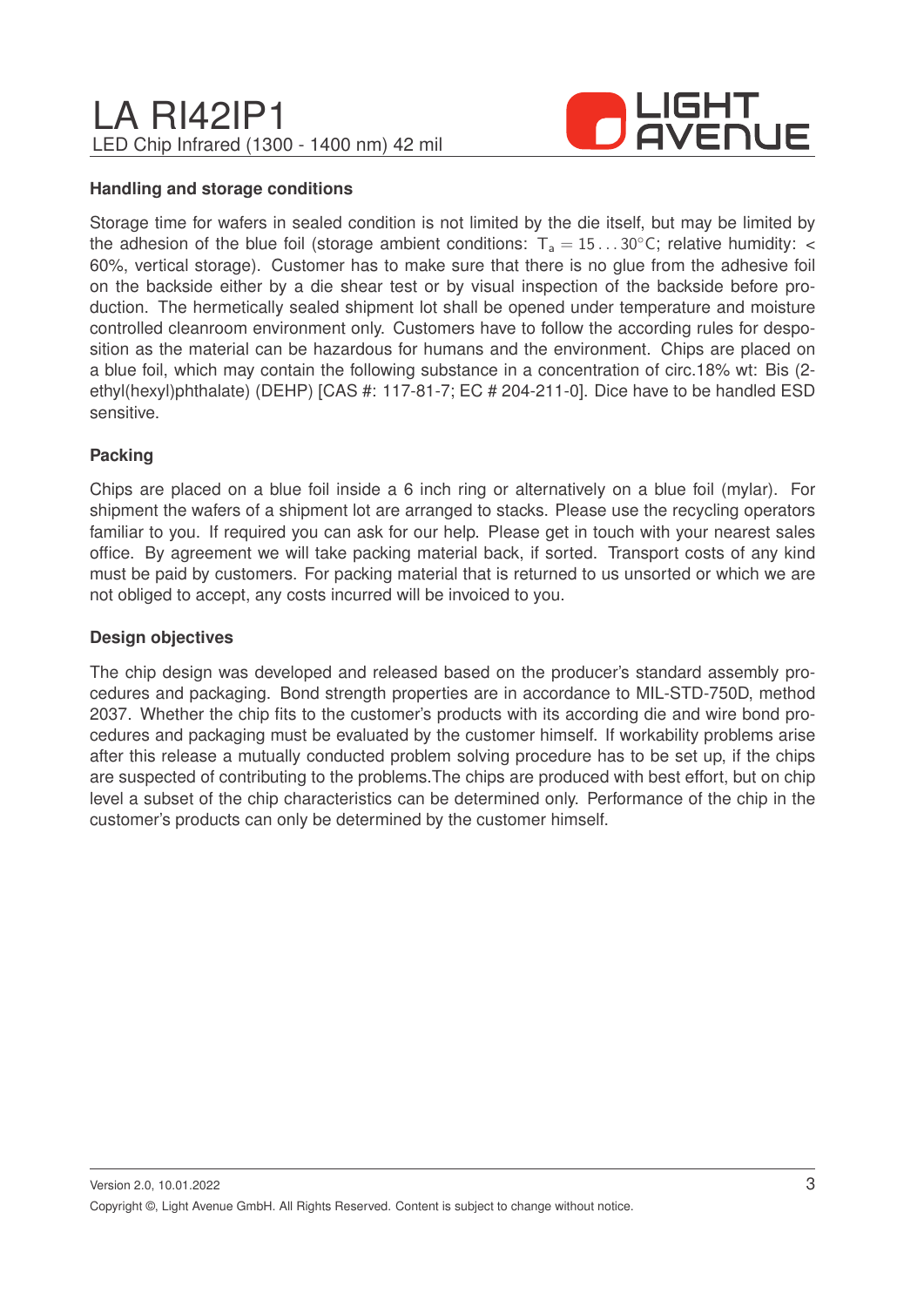

#### **Returns and complaints**

For complaints and returns of material a RMA-number is necessary. Samples for analysis purposes can be send to us without credit.

#### **Shipping conditions**

If not otherwise arranged, the "General Terms of Business of Light Avenue GmbH" apply for any shipment. If this document is not familiar to you, please request it at our nearest sales office.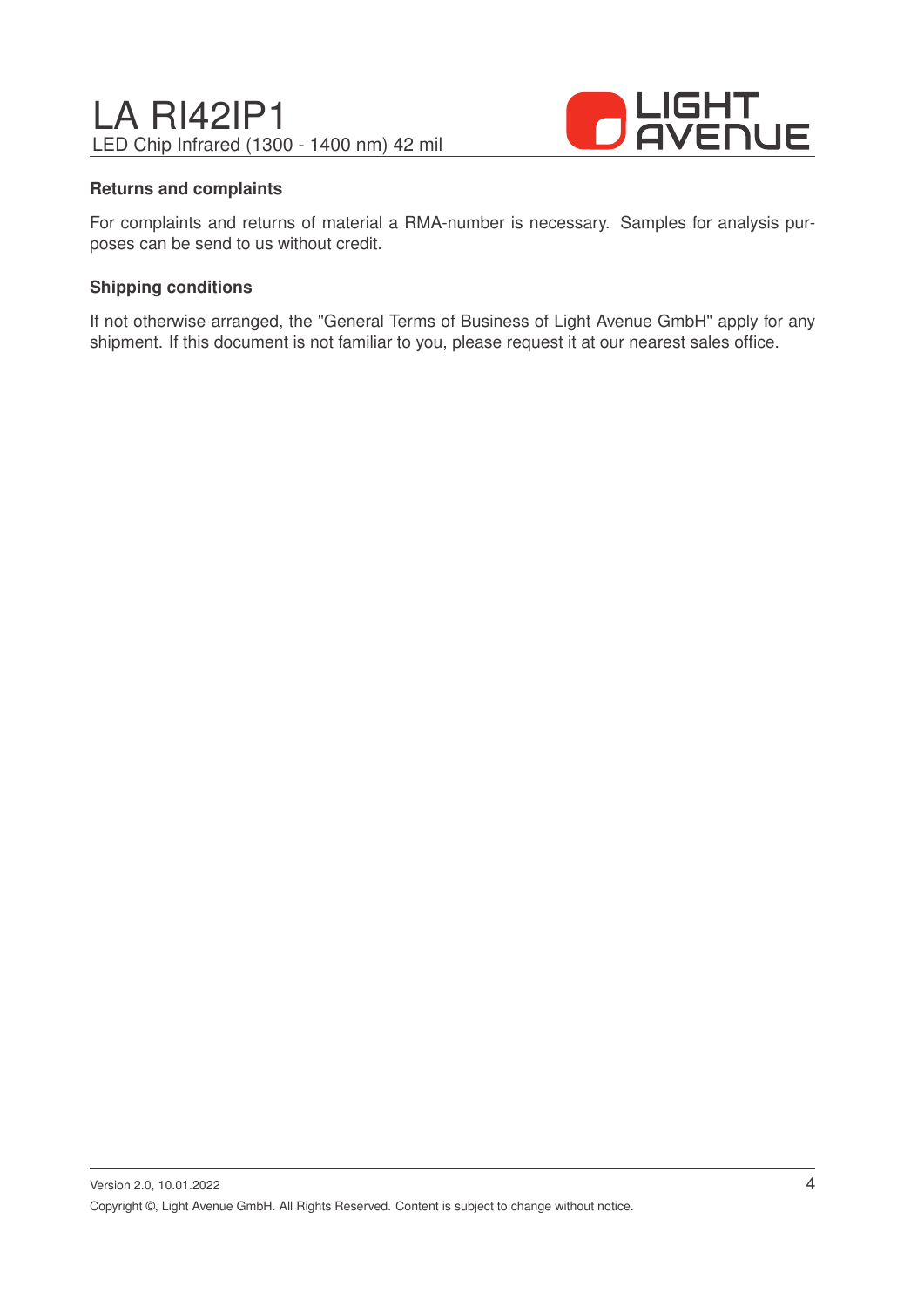

#### **Disclaimer Attention please!**

- **Components used in life-support devices or systems must be expressly authorized for such purpose!**

Critical components<sup>4</sup> may only be used in life-support devices<sup>5</sup> or systems with the express written approval by us.

- All products, product specifications and data to improve reliability, function, design or otherwise are subject to change without notice .
- Light Avenue, its affiliates, agents, and employees, and all persons acting on its or their behalf, disclaim any and all liability for any errors, inaccuracies or incompleteness contained in any datasheet or in any other disclosure relating to any product. Light Avenue makes no warranty, representation or guarantee regarding the suitability of the products for any particular purpose or the continuing production of any product. To the maximum extent permitted by applicable law, Light Avenue disclaims (i) any and all liability arising out of the application or use of any product, (ii) any and all liability, including without limitation special, consequential or incidental damages, and (iii) any and all implied warranties, including warranties of fitness for particular purpose, non-infringement and merchantability. Statements regarding the suitability of products for certain types of applications are based on Light Avenue's knowledge of typical requirements that are often placed on Light Avenue's products in generic applications. Such statements are not binding statements about the suitability of products for a particular application. It is the customer's responsibility to validate that a particular product with the properties described in the product specification is suitable for use in a particular application. Parameters provided in datasheets and/or specifications may vary in different applications and performance may vary over time. All operating parameters, including typical parameters, must be validated for each customer application by the customer's technical experts. Product specifications do not expand or otherwise modify Light Avenue's terms and conditions of business, including but not limited to the warranty expressed therein. Except as expressly indicated in writing, Light Avenue's products are not designed for use in medical, life-saving, or life-sustaining applications or for any other application in which the failure of the Light Avenue product could result in personal injury or death. Customers using or selling Light Avenue products not expressly indicated for use in such applications do so at their own risk. Please contact authorized Light Avenue personnel to obtain written terms and conditions regarding products designed for such applications. No license, express or implied, by estoppel or otherwise, to any intellectual property rights is granted by this document or by any conduct of Light Avenue. Product names and markings noted herein may be trademarks of their respective owners.
- The information describes the type of component and shall not be considered as assured characteristics. Due to technical requirements components may contain dangerous substances. For information on the types in question please contact our Sales Organization.
- Lead free product RoHS compliant.
- The quality level of the final visual inspection shall comply to an AQL of 1.0 (according to MIL-STD-105E, level II), if the customer performes an incoming visual inspection of a shipment.